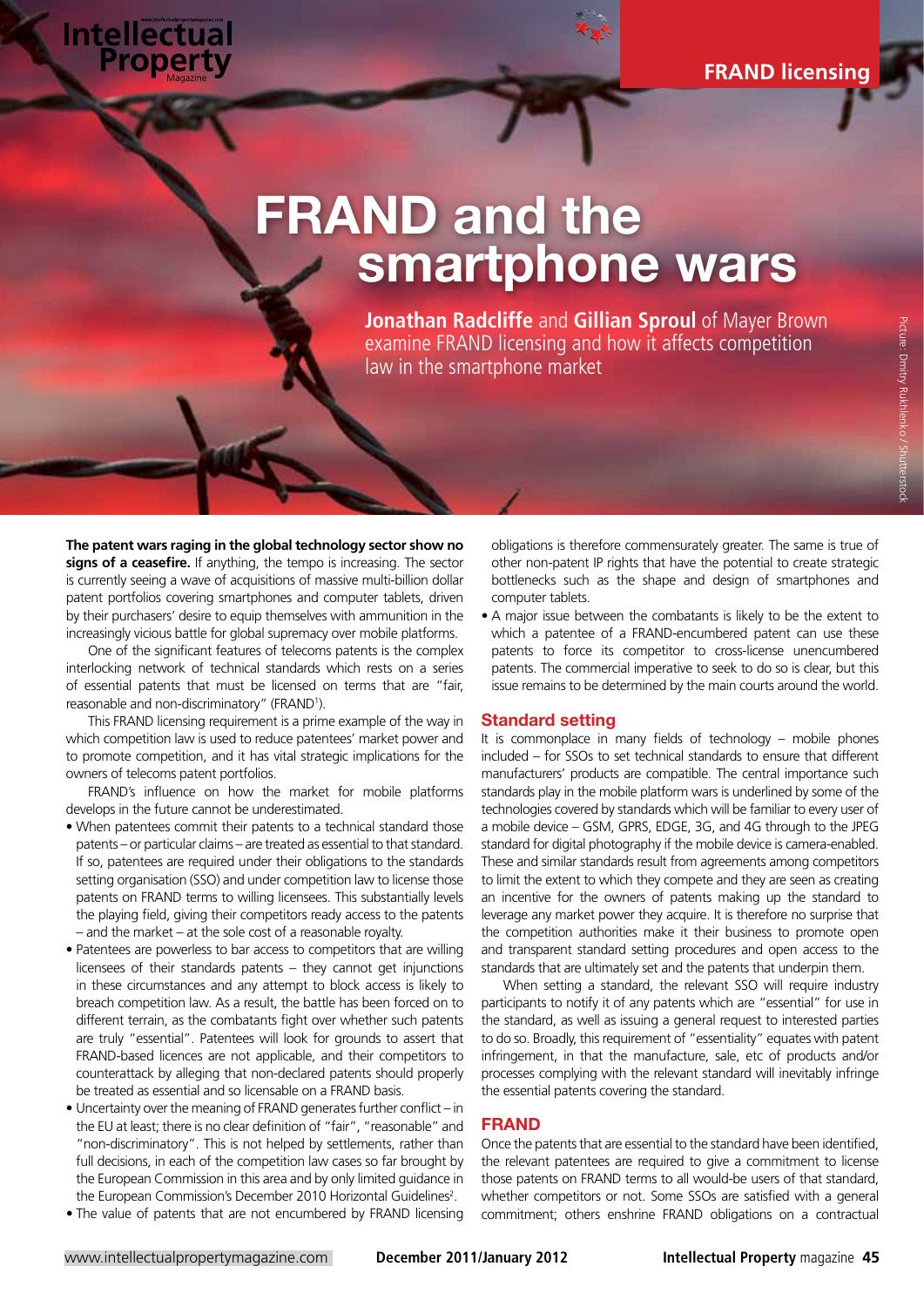

basis. To comply with competition law, the patentee's commitment must be irrevocable and provided in writing prior to adoption of the standard. The patentee must also ensure that any company to which it transfers the patent, including the right to license it, will be bound by the commitment. This ensures that any manufacturer adopting the technology embodied in the standard is protected from the start and continues to be protected.

The core function of FRAND terms is clear: to prevent poststandardisation hold-up by ensuring that a patentee cannot obstruct the implementation of a standard by refusing to license or by setting excessive royalties once the industry has been locked in to the standard.

"This FRAND licensing requirement is a prime example of the way in which competition law is used to reduce patentees' market power and to promote competition, and it has vital strategic implications for the owners of telecoms patent portfolios."

All patentees with FRAND patents effectively grant the adopter community (including putative competitors) the irrevocable right to use those patents in exchange for reasonable terms – including a reasonable royalty – and the irrevocable waiver of the right to an injunction and associated types of relief.

The meaning of FRAND, however, is not clear. In its December 2010 Horizontal Guidelines, the European Commission states that it is for the relevant rightsholders to assess for themselves whether their terms, and in particular their royalties, comply with their FRAND commitment. The guidance the Commission gives is focused on disputes. It states that in these circumstances an assessment of whether royalties are unfair or unreasonable should be based on whether a royalty "bears a reasonable relationship to" the value of the economic value of the patent or other right. It then rejects the use of a cost-based method of calculating the royalty, because of the difficulty in assessing the costs incurred in developing the patent (or other right), and proposes alternatives. These include comparing royalties charged before and after the industry became locked into the standard, obtaining an expert assessment of the patent's "objective centrality and essentiality" to the standard and using royalties charged for the same patent in other comparable standards. The Commission does not, however, assist the patentee seeking to calculate a FRAND royalty – it does not address individually the meanings of "fair", "reasonable" and "non-discriminatory".

A shortage of decided cases has perpetuated this uncertainty. The cases the European Commission has brought in this area so far, under the EU rules that prohibit abuse of market dominance, have all been settled. It investigated complaints about telecommunication firm Qualcomm's licence terms and "unreasonably high" royalties for rights it held in standards forming part of 3G mobile technology. The proceedings were closed after Qualcomm agreed terms with the complainants and the short statements subsequently issued by the Commission are unhelpful<sup>3</sup>. Technology licensing company Rambus involved a patent ambush – non-disclosure of an essential patent until after the standard requiring use of Rambus' patented dynamic random-access memory (DRAM) technology had been adopted. The proceedings were settled by Rambus agreeing bundled five-year licences for certain products, not to charge for some of those products and to set its royalties for DRAM

chips and memory controllers at 1.5% per unit of selling price<sup>4</sup>. This provides a little more information, but no explanation or exposition of the Commission's rationale.

Based on broad principles, the constituent elements of FRAND might be defined as follows:

- "Reasonable" means that the royalty and other licence terms must not be excessive or extreme. Licences will be on a non-exclusive basis. Unusual terms – price or otherwise – must have a valid objective reason.
- A "reasonable royalty" must be or approximate to the price that would hypothetically be reached in an arms-length negotiation. A patentee can use royalties charged by other companies for comparable essential patents and royalties it charges in similar but competitive markets. There is, additionally, a body of patent case law on damages that can be used to assist in determining what a reasonable royalty would be in the standards context (patent law's default damages rule is that a reasonable royalty be paid for the infringer's use of the invention).
- "Non-discriminatory" means that the patentee cannot without objective reasons be selective about the firms it licenses to or discriminate between licensees in the terms it offers or royalties it charges, as this would distort competition among the relevant licensees. Discriminating against and between commercial rivals (including those downstream), or offering royalty rebates or incentives to licensees, will be discriminatory. But it should be recognised that the "ND" part of FRAND is a difficult area of law, with potentially different nuances of approach between the EU and the US. Nor are matters helped by the uncertainty generated by virtually no SS0s specifying in detail the terms that are meant to embody the "R" and the "ND" terms on which licenses must be granted.

In short, there are a multitude of ways in which a licence can be granted that are potentially compliant with FRAND, and a plethora of ways a patentee can seek to handicap or hold up a commercial rival. It is little wonder that FRAND disputes are increasingly finding their way in front of the courts – especially in the main patent jurisdictions of the US, the UK and Germany.

# Strategic implications for FRAND-encumbered patents

Once it has been declared essential, that patent will remain FRANDencumbered even if subsequently sold. A purchaser of a substantial patent portfolio is therefore likely to acquire FRAND-encumbered patents, and be considering whether – and to what extent – they can be deployed to further the purchaser's commercial interests.

The FRAND-encumbered patent is fundamentally an under gunned vehicle in the battle for global supremacy over mobile platforms. FRAND patents are strategically excellent for generating a royalty stream, but cannot be used to shut a competitor down. Asserting a FRAND-encumbered patent in litigation is therefore often seen as weakness, and indeed doing so can potentially attract the competition regulators' attention.

Conversely, a competitor can use a patentee's FRAND-encumbered patent both defensively and offensively. It is a defence to allegations of infringement that a patent has been declared essential to a standard and must therefore be licensed on FRAND terms. And the competitor can carry the battle to the patentee by requesting the courts to declare that the competitor is owed a licence on FRAND terms and to determine what those terms should be – in particular the level of royalty rate.

The question whether a particular patent is essential to a standard can be of significant commercial importance. The greater the number of patents a patentee has forming a standard, the greater the licensing revenue payable. This can lead to over-declarations, especially by patentees in areas of technology which their products do not use and by non-practising entities (and hence where both need no cross-licenses).